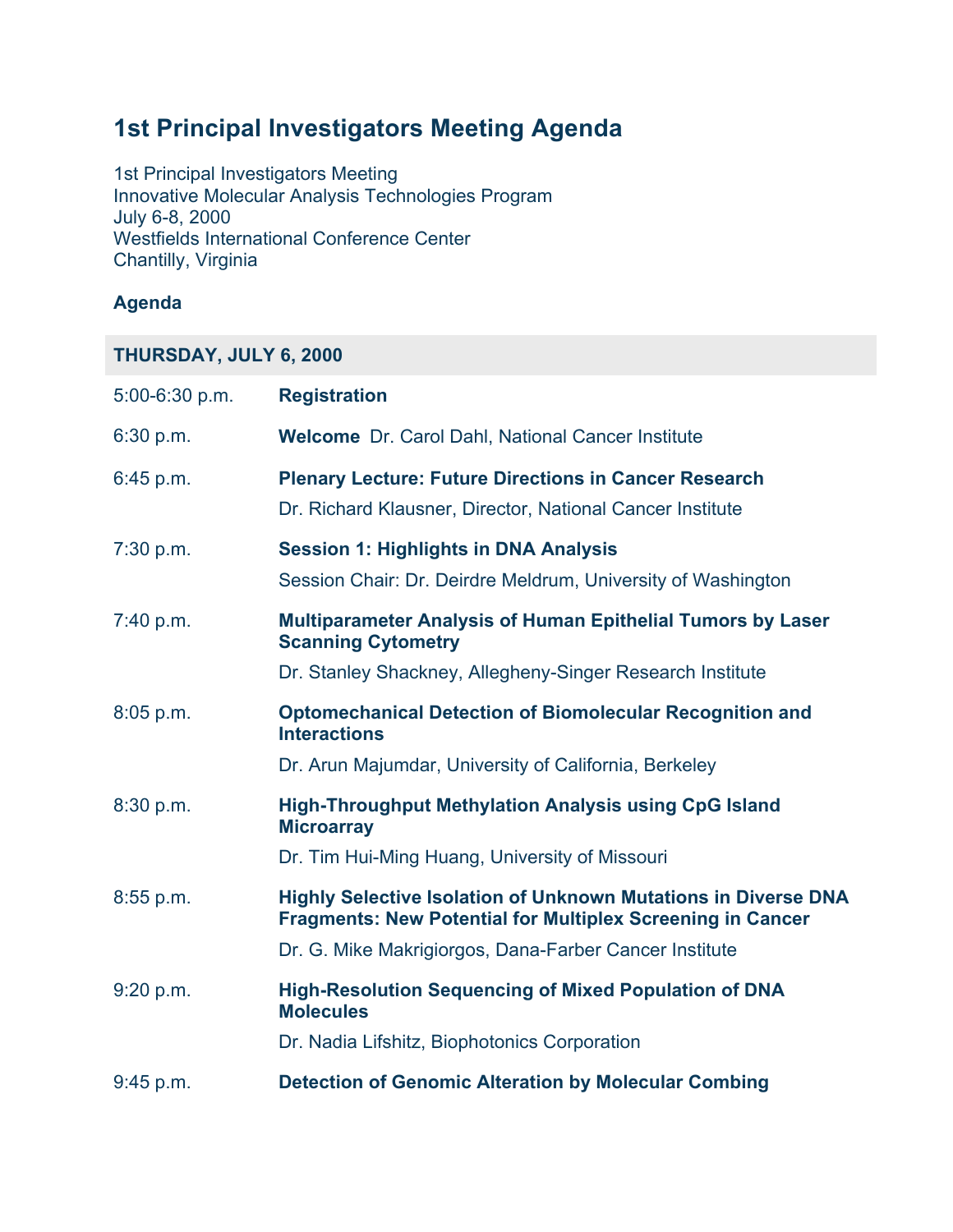### Dr. Aaron Bensimon - Pasteur Institute

10:10 p.m. **Adjourn**

| <b>FRIDAY, JULY 7, 2000</b> |                                                                                                                                                 |  |
|-----------------------------|-------------------------------------------------------------------------------------------------------------------------------------------------|--|
|                             | <b>Registration</b>                                                                                                                             |  |
| $6:30-8:00$ a.m.            |                                                                                                                                                 |  |
| $7:00$ a.m.                 | <b>Breakfast</b>                                                                                                                                |  |
|                             | Poster set up                                                                                                                                   |  |
|                             | <b>Plenary Lecture: The Cancer Genome Anatomy Project</b>                                                                                       |  |
| 8:00 a.m.                   | Dr. Robert Strausberg, National Cancer Institute                                                                                                |  |
| 8:30 a.m                    | <b>Session 2: Emerging Technologies for RNA Analysis</b><br>Session Chair: Dr. Mark Chee, Illumina, Inc.                                        |  |
| 8:40 a.m.                   | <b>Messenger RNA Profiling by Single Molecule Counting</b><br>Dr. Paul Lizardi, Yale University                                                 |  |
| 9:10 a.m.                   | Randomly Self-Assembled Bead-Based Arrays for Highly Parallel<br><b>Analysis of Nucleic Acids</b><br>Dr. Mark Chee, Illumina, Inc.              |  |
| $9:40$ a.m.                 | <b>Fish &amp; Chips</b><br>Dr. Robert Singer, Albert Einstein College of Medicine                                                               |  |
| $10:10$ a.m.                | <b>Break</b>                                                                                                                                    |  |
| $10:45$ a.m.                | <b>Session 3: Advances in Protein Expression Analysis</b><br>Session Chair: Dr. Richard Smith, Pacific Northwest National<br>Laboratory         |  |
| $10:50$ a.m.                | Proteomics Applied to the Search for Cancer Markers in Human<br><b>Body Fluids</b><br>Dr. N. Leigh Anderson, Large Scale Proteomics Corporation |  |
| $11:15$ a.m.                | <b>Quantitative Proteome Analysis: Methods and Applications</b><br>Dr. Reudi Aebersold, University of Washington                                |  |
| $11:40$ a.m.                | <b>Microfabricated Fluidic Devices for Protein and Peptide Mapping</b>                                                                          |  |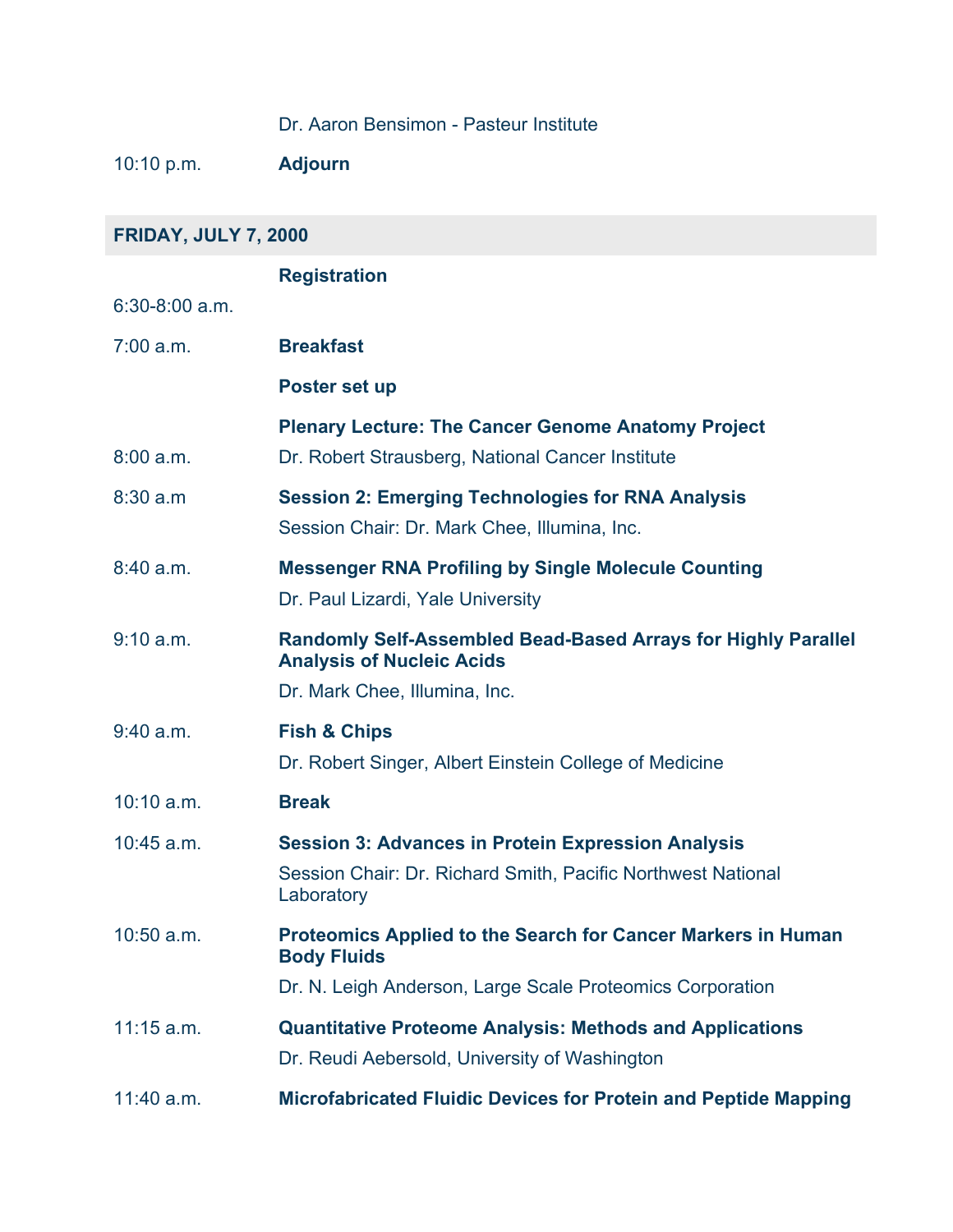|                   | Dr. J. Michael Ramsey, Oak Ridge National Laboratory                                                                                                           |
|-------------------|----------------------------------------------------------------------------------------------------------------------------------------------------------------|
| $12:05$ p.m.      | Lunch                                                                                                                                                          |
| 1:30 $p.m$        | <b>Session 3: Advances in Protein Expression Analysis</b><br>Session Chair: Dr. Richard Smith, Pacific Northwest National<br>Laboratory                        |
| 1:40 p.m.         | The C. elegans ORFeome Cloning Project<br>Dr. Marc Vidal, Dana-Farber Cancer Institute                                                                         |
| $2:05$ p.m.       | Sigma Receptors as a Biomarker of the Proliferative Status of<br><b>Solid Tumors</b><br>Dr. Robert Mach, Wake Forest University                                |
| 2:30 p.m.         | <b>Plenary Lecture: The Director's Challenge</b><br>Dr. Barbara Conley, National Cancer Institute                                                              |
| 3:00 p.m.         | <b>Break</b>                                                                                                                                                   |
| 3:30 p.m.         | <b>Session 4: New Strategies for Protein Structure and Function</b><br><b>Analysis</b>                                                                         |
|                   | Dr. Daniel Jay, Tufts University                                                                                                                               |
| 3:40 p.m.         | <b>Structural Genomics Target Selection for Cancer-Related Proteins</b><br><b>Across Complete Genomes</b><br>Dr. Terry Gaasterland, The Rockefeller University |
| 4:10 p.m.         | The Electronic Detection of Interactions Between Ligands and Cell<br><b>Surface Receptors</b>                                                                  |
|                   | Dr. Cynthia Bamdad, Minerva Biotechnologies Corporation                                                                                                        |
| 4:40 p.m.         | <b>Identification of Novel Breast Cancer Agents Using Functional</b><br><b>Genomics</b>                                                                        |
|                   | Dr. Marek Liyanage, Aurora Biosciences                                                                                                                         |
| 5:10 p.m.         | A High Throughput Screen for Cancer Cell Invasiveness Using<br><b>Chromophore-Assisted Laser Inactivation</b>                                                  |
|                   | Dr. Daniel Jay, Tufts University                                                                                                                               |
| $5:30-10:00$ p.m. | <b>Poster Session and Reception</b>                                                                                                                            |
| 7:00 p.m.         | <b>Special Session</b>                                                                                                                                         |